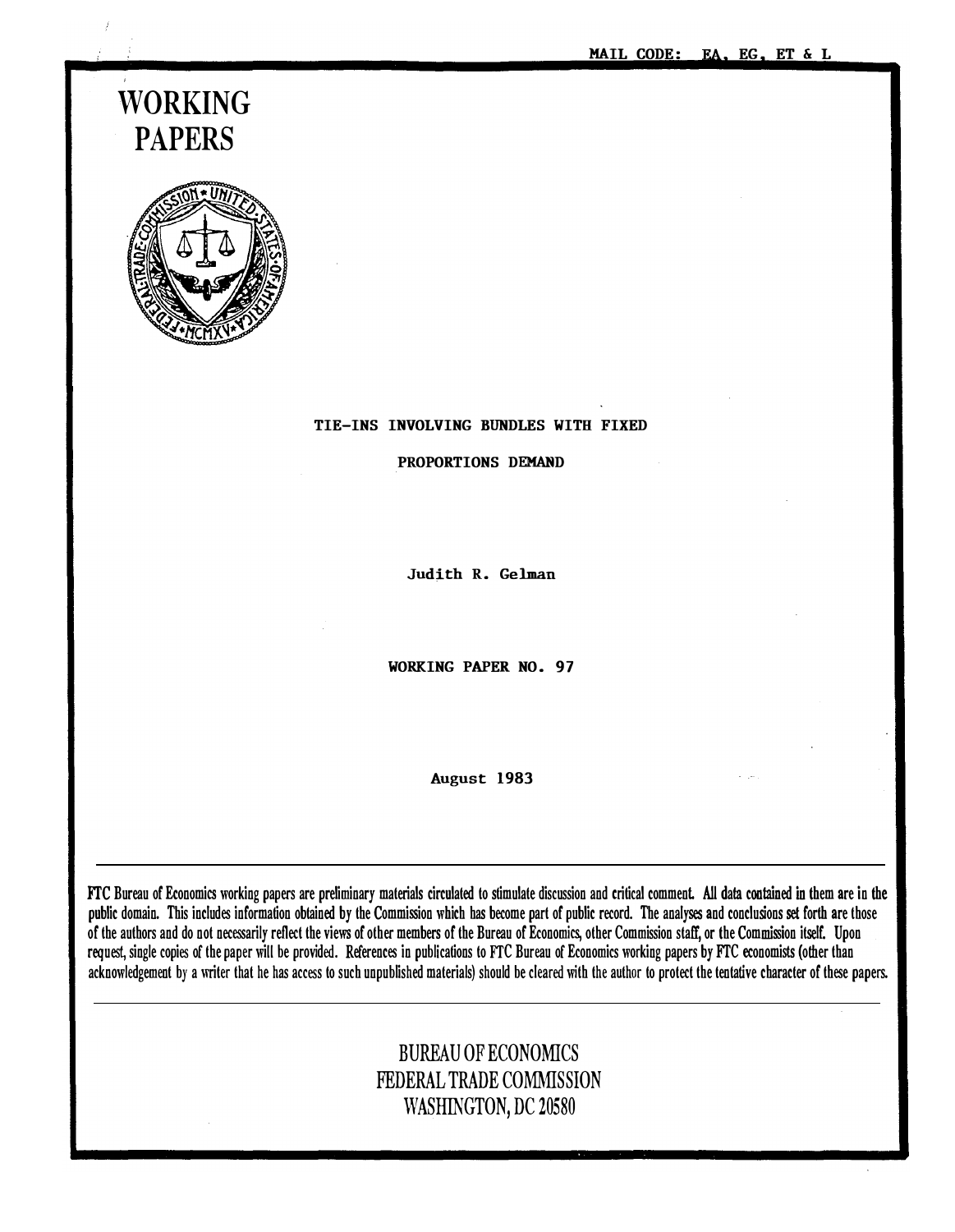TIE-INS INVOLVING BUNDLES WITH FIXED PROPORTIONS DEMAND

Judith R. Gelman<sup>1</sup> August 10, 1983

### I. Introduction

This paper presents a model in which a firm chooses between selling a monopolized product alone or in bundles to identical consumers. It formalizes bundling in a new way<sup>2</sup> and examines optimal bundle construction<sup>3</sup> as well as optimal pricing. The model is used to analyze the special case of goods demanded in fixed proportions.4

With goods demanded in fixed proportions, bundling is profitable if the market price of the second good exceeds the firm 's

2 Compare Adams and Yellin (1976} and Schmalensee (1982}.

Paroush and Peles (1981) also examine the issue of bundle construction. However, in their model, demands for the two products are independent and the purpose of bundling is to price discriminate among consumers of different types. Because all consumers are identical, price discrimination is not a motive for bundling in the model presented here.

<sup>1</sup> Division of Industry Analysis, Bureau of Economics, Federal Trade Commission. The opinions expressed in this paper are those of the author and do not reflect those of the Commission, individual Commissioners, or other staff members. Daniel Alger, Richard Craswell, Alan Fisher, Garth Saloner, Steven Salop, Richard Schmalensee, and Carl Shapiro provided helpful comments on earlier drafts.

<sup>4</sup> The circumstances in which it is profitable to tie goods used in variable proportions are considered by Blair and Kaserman (1978}, Bowman (1957}, Burstein (1960}, and Gelman (1983}. The polar case of profitable bundles involving goods for which demands are independent is considered in Adams and Yellin (1976) and Schmalensee (1982}.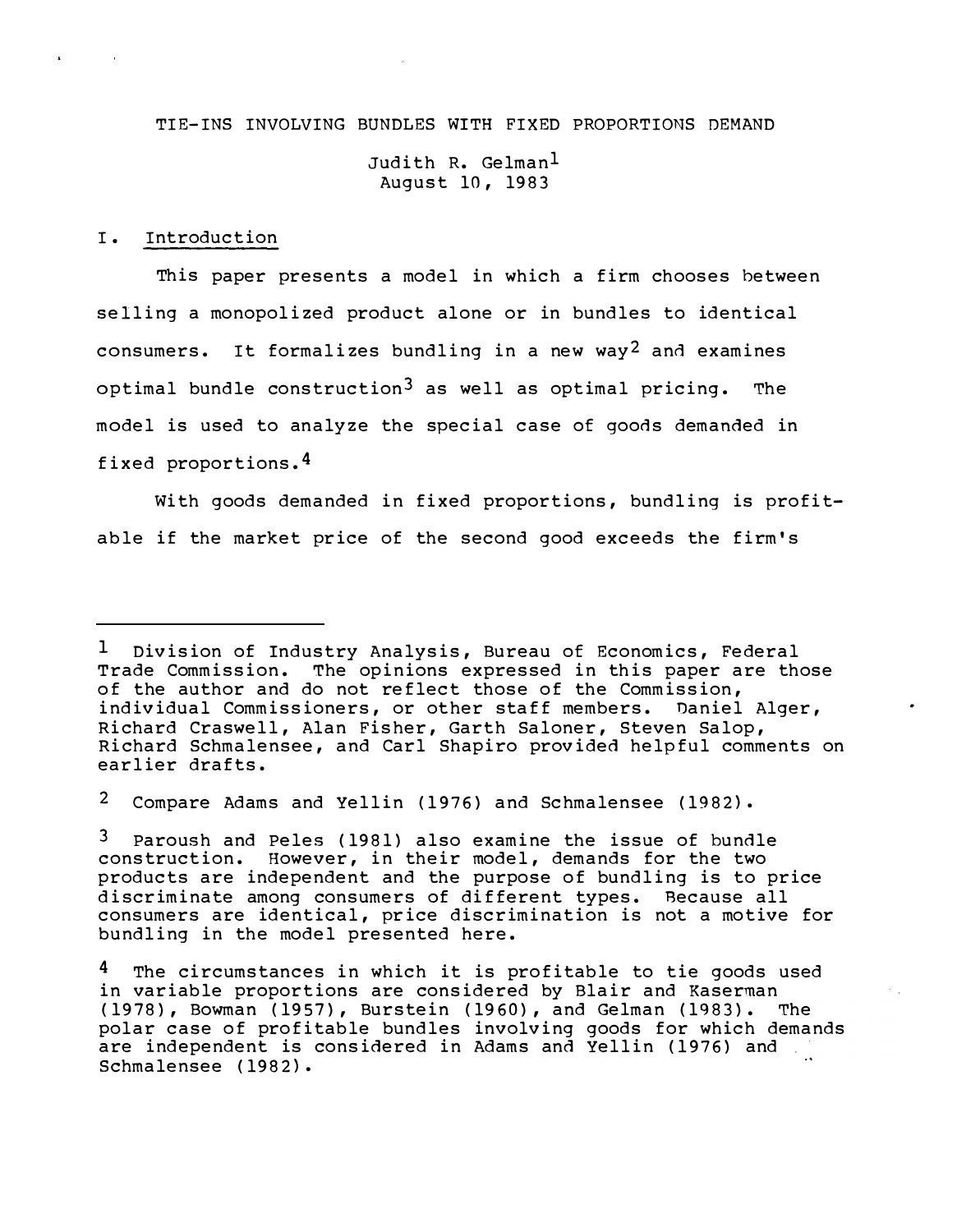marginal cost. This may occur, for instance, if the second market is monopolistically competitive.

 $\pmb{\lambda}$ 

Th at monopolists may have an incentive to bundle products u sed in fixed proportions contradicts the assertions in the legal literature on tying arrangements.<sup>5</sup> We show that it is only profi table to bundle products used in fixed proportions when it is also efficient. Hence, we agree with scholars who arque that such ties should be allowed.<sup>6</sup> Although the outcome of this model does not change the policy conclusion, understanding the monopolist's incentive to tie is nevertheless instructive. Examining the fixed proportions case shows that bundling is analogous to vertical

5 See, for example, Sul livan (1977}, pp. 446-47:

 $\mathbf{v}$  .

sult in any greater monopoly profits . . . . "If . . . the item on which there is a patent or other monopoly (say, hammerheads) were used in fixed proportions with the tied i tem (say, hammer handles}, the tie, though extending the monopoly from heads to handles, would not re-[t]hough it displaces the prior sellers of handles, it does not increase the aggregate price for hammers or increase profits or reduce output."

Ward Bowman (1957) p. 20, agrees, asserting that a bolt monopolist has no incentive to tie the sale of nuts to bolts:

> "Every increase in the price of nuts, even if the monopolist could produce them as cheaply as competitors, would require [a] reduction in the price of bolts by a compensating amount. If the monopolist acted otherwise, he would be creating a s ituation which reduced his monopoly return. "

 $6$  See Posner (1976), Bork (1978), Sullivan (1977), and Bowman (1957}.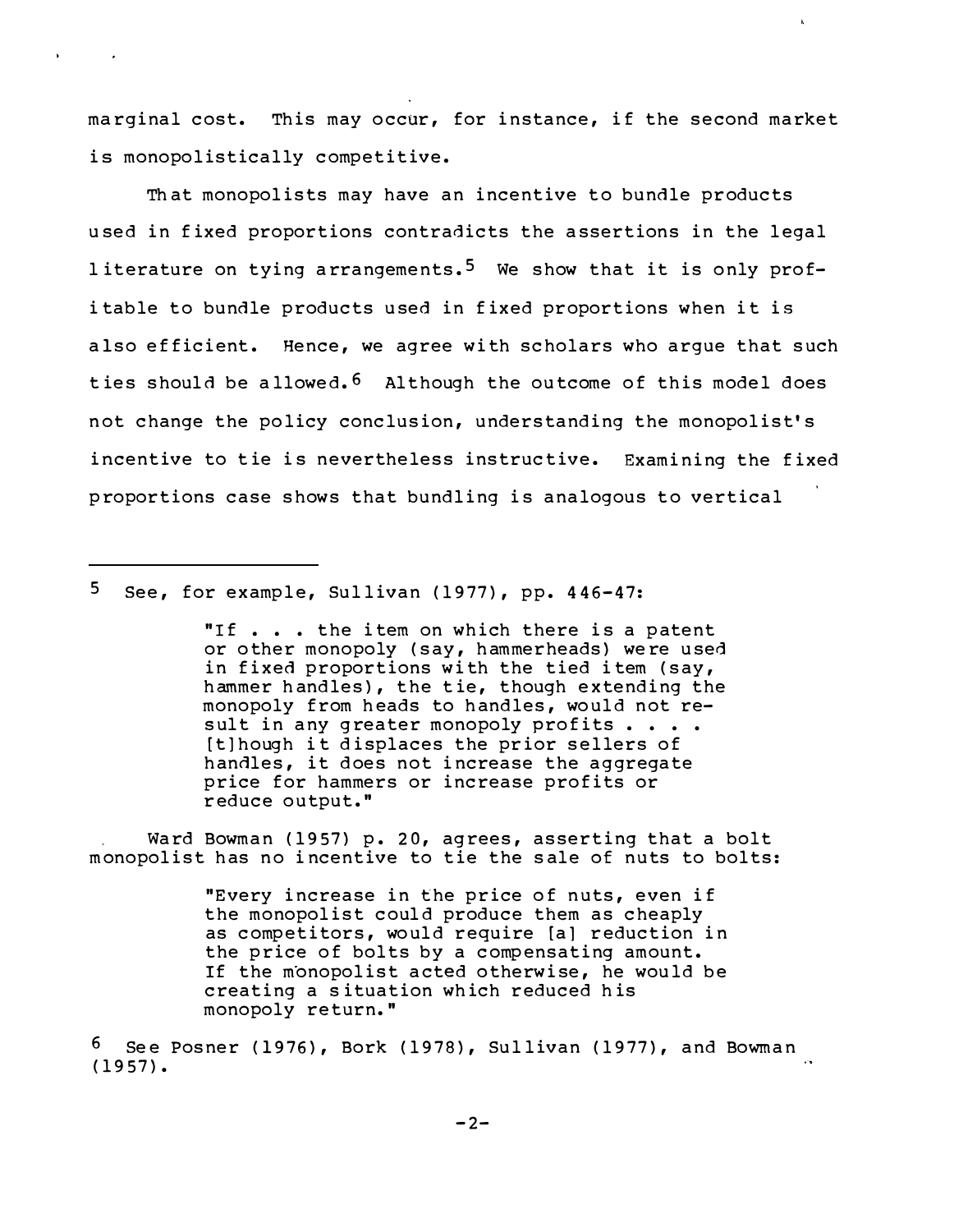integration to the extent that it enables a monopolist of one product to control another market. ?

In this paper, we assume that a monopolist is the sole supplier of one product and that it has the capability of supplying the second product if it chooses. We derive the monopolist's profit-maximizing strategies for selling the monopolized product alone and in bundles. We prove that a monopolist will choose not to bundle the two products if the second product's unbundled price is below the monopolist's marginal cost. If the second product's unbundled price equals the monopolist's marginal cost, the monopo list is indifferent betwe en bundled and unbundled sales. If the second product's unbundled price exceeds the monopolist's marginal cost, the monopolist earns higher profits from bundling. This increase in profits occurs even if the monopolist were previously selling the second product at the market price. Bundling results in a lower aggregate price for the two products and the output of e ach product is higher as we ll.

The conclusion summarizes these results, discusses their policy implications, and compares bundling to vertical integration.

## II. The Model

If products are used in fixed proportions, the demand for e ach product depends on both prices. If the monopolized product

Warren-Boulton (1978) showed that monopolists have an incentive to vertically integrate when products are used in fixed proportions to overcome the problem of dual-markups.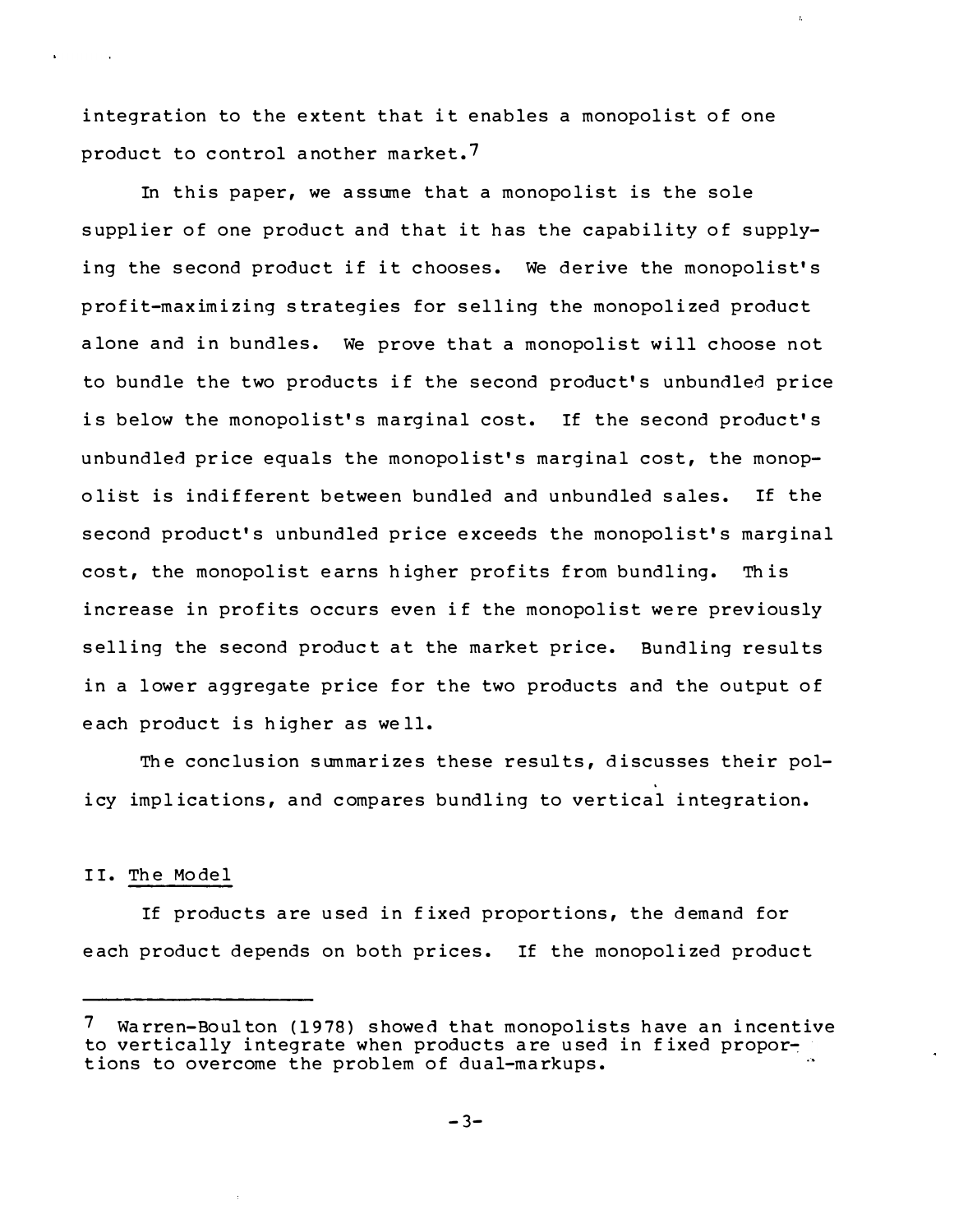is only sold in bundles which also contain the second product, demand for additional units of the second product depends on the proportion contained in the bundles relative to the proportion in which the products are used. If there are insufficient units of the second product in the bundle, consumers purchase additional unbundled units.

We denote the two products used in fixed proportions as  $X$ and Y. For convenience, we assume that the f actor of proportionality is equal to one. That is, using lowercase letters to denote quantities, X and Y are demanded in equal proportions such that  $x = y$ .

We assume a patent monopolist produces X at constant marginal cost  $c_x$  and has the technology to produce Y at constant marginal cost  $c_v$ .<sup>8</sup> We assume that there are no complementarities in production.

Let p be the market price of a unit of X, let q be the market price of a unit of Y, and let r denote the price of a bundle containing units of X and Y.

For products used in fixed proportions, the consumer derives no additional utility from purchasing additional units of X if  $x > y$  nor vice versa. If the products are sold separately, consumers will purchase equal amounts of the two goods. Their demand for each product will depend on the prices of both, or

 $8$  Throughout this paper, we assume marginal costs are constant. This simplifies the math but does not change any of the central results.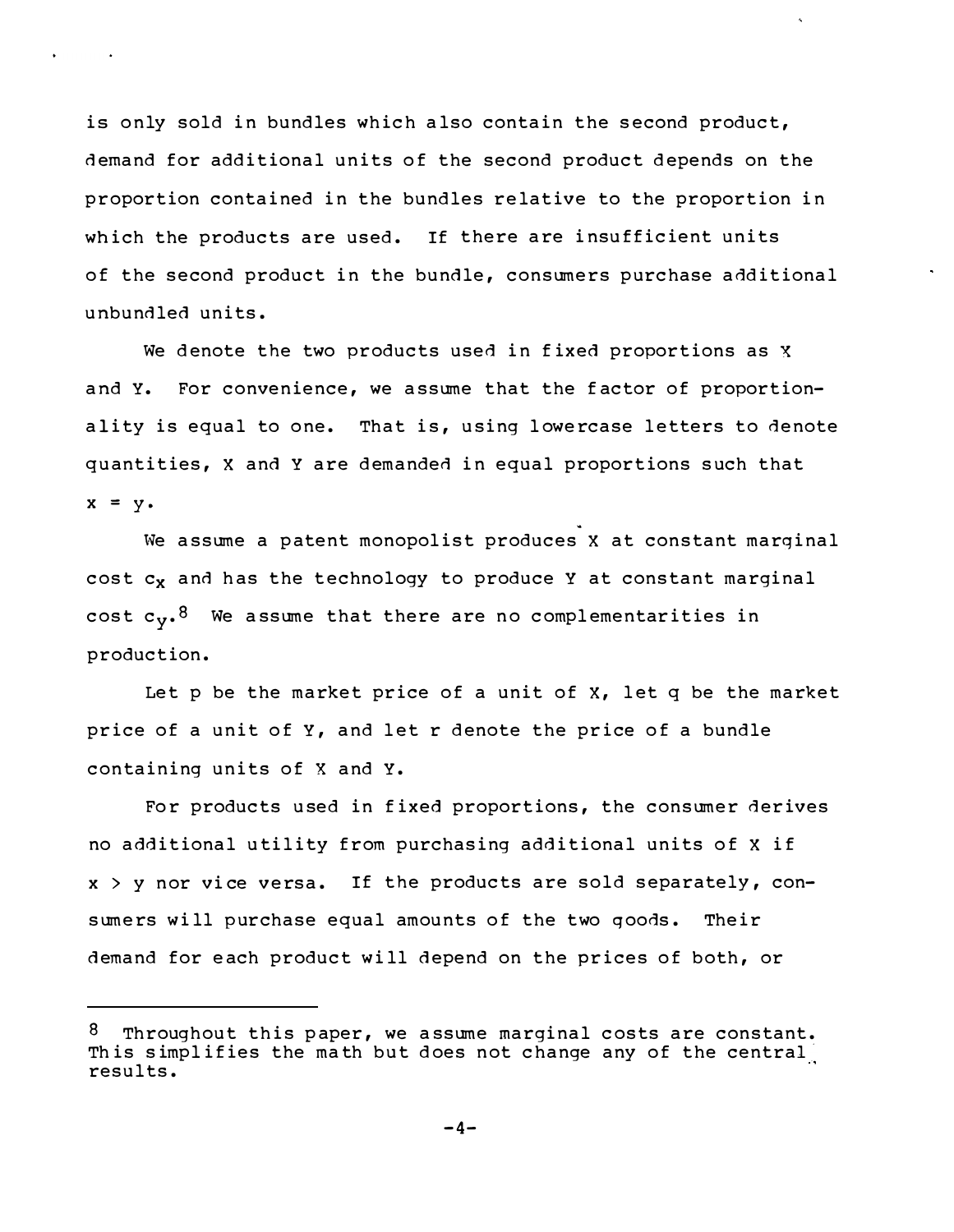$x = y = f(p+q)$  (1)

We assume that if bundles are offered by the monopolist,  $X$  is available only in bundles but Y continues to be sold separately .

Let e denote the proportion of Y to X in each bundle (i.e., e =  $\frac{y}{x}$ ). For convenience, we normalize bundles to contain one unit of X. Th us, x represents both the units of X and the num ber of bundles sold.

We assume that consumers are able to purchase additional units of Y in the market at price q and, if  $e < 1$ , they do so to keep their consump tion of the two g oods in equal proportions. Hence, if units of X must be purchased in bundles, we can write the demand for bundles as

 $x = x(r + max(1-e, 0)q)$  (2)

 $\sim$   $\sim$ 

In deciding how to sell its product, the monopolist has a choice of two strategies. The monopolized product can be sold alone or in bundles containing units of the second product. If it bundles, the monopolist must also choose the composition of the bundle e. The monopolist sells bundles if doing so is more profitable than single product sales.

We analyze the two strategies below and show that bundling is optimal if the second product's unbundled price exceeds the monopolist's marginal cost. We also show that given that bundling is optimal, it is most profitable to construct bundles containing the two goods in the proportions in wh ich they are used.

$$
-5-
$$

 $\lambda$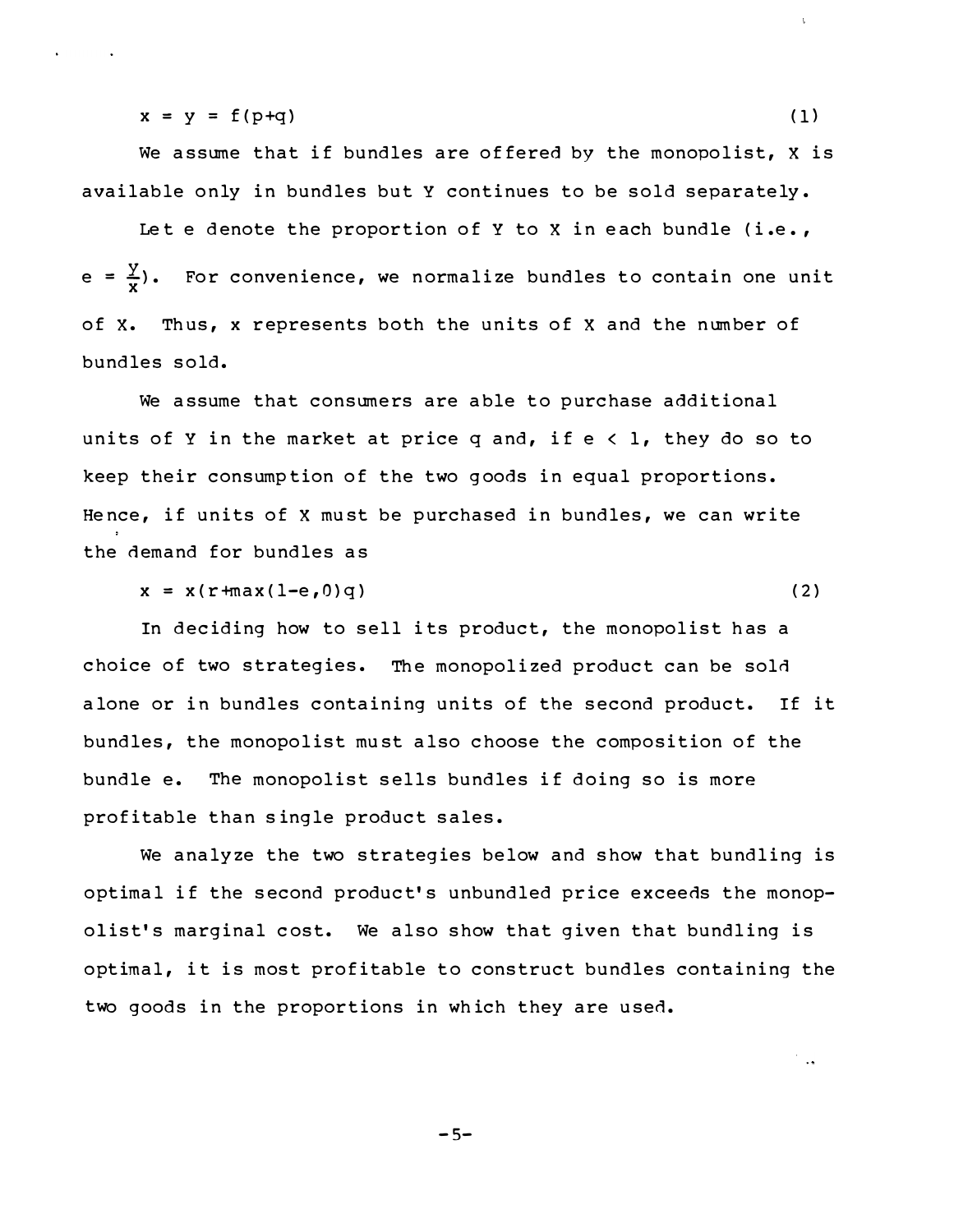Let  $\mathbb{I}^{\mathrm{u}}$  denote the monopolist's profits when selling X as a single (unbundled) product. Using the demand function given by equation (1), we can write the single-product monopolist's profit maximization problem as

$$
\max_{p} \mathbb{I}^{u} = [p - c_{x}]x(p+q)
$$
 (3)

Differentiating equation (3) yields the usual first-order condition

$$
x(p^*+q) + [p^* - c_x]x'(p^*+q) = 0
$$
 (4)

where  $p^*$  denotes the profit-maximizing value of p.

We write the single-product monopolist's maximi zed profits as

$$
\Pi^{\mathbf{u}}(\mathbf{p}^{\star}, \mathbf{q}) = [\mathbf{p}^{\star} - \mathbf{c}_{\mathbf{X}}] \mathbf{x} (\mathbf{p}^{\star} + \mathbf{q}) \tag{5}
$$

Let  $\mathbb{I}^{\mathsf{b}}$  denote the monopolist's profits when selling bundles containing e units of product Y. Us ing the d emand function given in equation (2), we can write the tying monopolist's profit maximization problem as

$$
\max_{r \in \mathbb{R}} \pi^b = [r - c_x - c_y e] x (r + \max(l - e, 0) q)
$$
\n
$$
\text{Differentiating equation (6) with respect to e, we have}
$$
\n
$$
\frac{\partial \pi^b}{\partial e} = \begin{cases} -[r - c_x - c_y e] qx' - c_y x (r + (l - e) q) > 0 & \text{for } 0 < e < 1 \\ 0 & \text{e} > 1 \end{cases}
$$
\n
$$
\text{(7)}
$$

at the profit-maximizing  $(r,e)$  pair.

Because the level of demand is the same for  $e > 1$  as for  $e = 1$  at any r but bundles with a higher production of Y cost more to produce, the monopolist must earn higher profits at  $e = 1$  than

$$
-6-
$$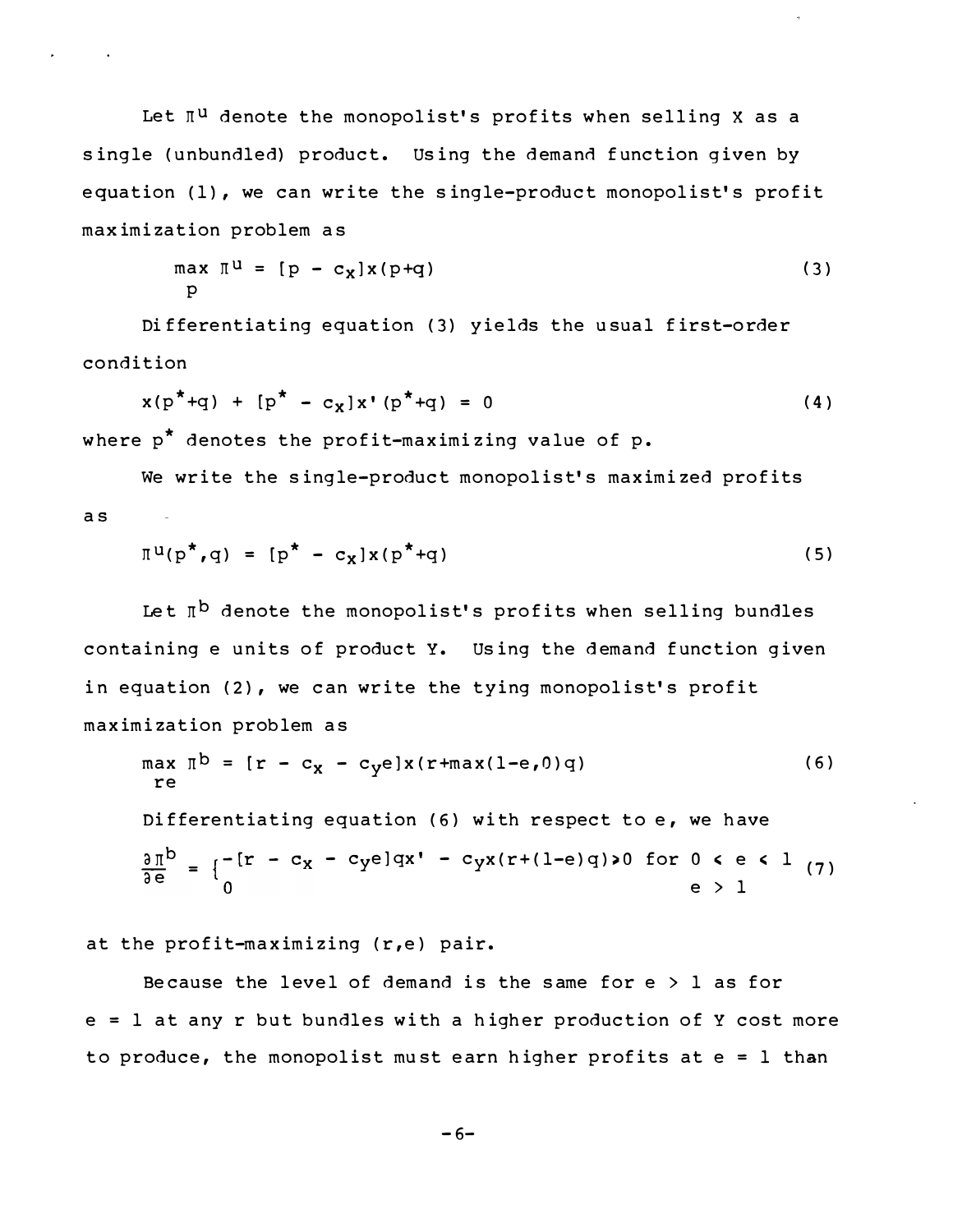at  $e > 1$ . Hence, the monopolist will always set  $e \leq 1$ . Substituting 1-e for max(l-e,O} in equation (6} and differentiating with respect to r, we have

$$
\frac{\partial \Pi^{b}}{\partial r} = x(r+(1-e)q) + [r - c_{x} - ec_{y}]x' = 0 \quad \text{for } 0 \le \epsilon 1 \quad (8)
$$
  
Substituting equation (8) into equation (7), we have  

$$
\frac{\partial \Pi^{b}}{\partial e} = [q - c_{y}]x(r+(1-e)q)
$$
(9)

Solving equations (8) and (9) simultaneously for  $0 \le \epsilon \le 1$ g ives us the monopolist's profit-ma ximizing price and bundle composition choices, which we denote as  $r^*$  and  $e^*$ . The monopolist's maximized profits from bundling can be written as

$$
\Pi^b(r^*, e^*, q) = [r^* - c_x - c_y e^*]x(r^* + (1 - e^*)q)
$$
 (10)

Whether bundling or selling product X alone is more profitable depends on the relationship of the monopolist's marginal cost  $c_y$  to the product Y's unbundled price q. There are three cases to consider:  $q < c_v$ ,  $q = c_v$  and  $q > c_v$ .

Case 1:  $q < c_y$ 

If q < c<sub>y</sub>, then, by equation (9),  $\frac{3\,\Pi^{\mathsf{b}}}{\mathsf{a}\,\mathsf{e}}$  < 0.

He nce, the monopolist chooses to construct bundles with as low a proportion of Y as possible and sets  $e = 0$ . Of course, if  $e = 0$ , "bundles" only contain product X and are equivalent to unbundled sales.

Thus, the monopolist does not bundle the two goods if the second product's unbundled price is below the monopolist's marginal cost.

$$
-7-
$$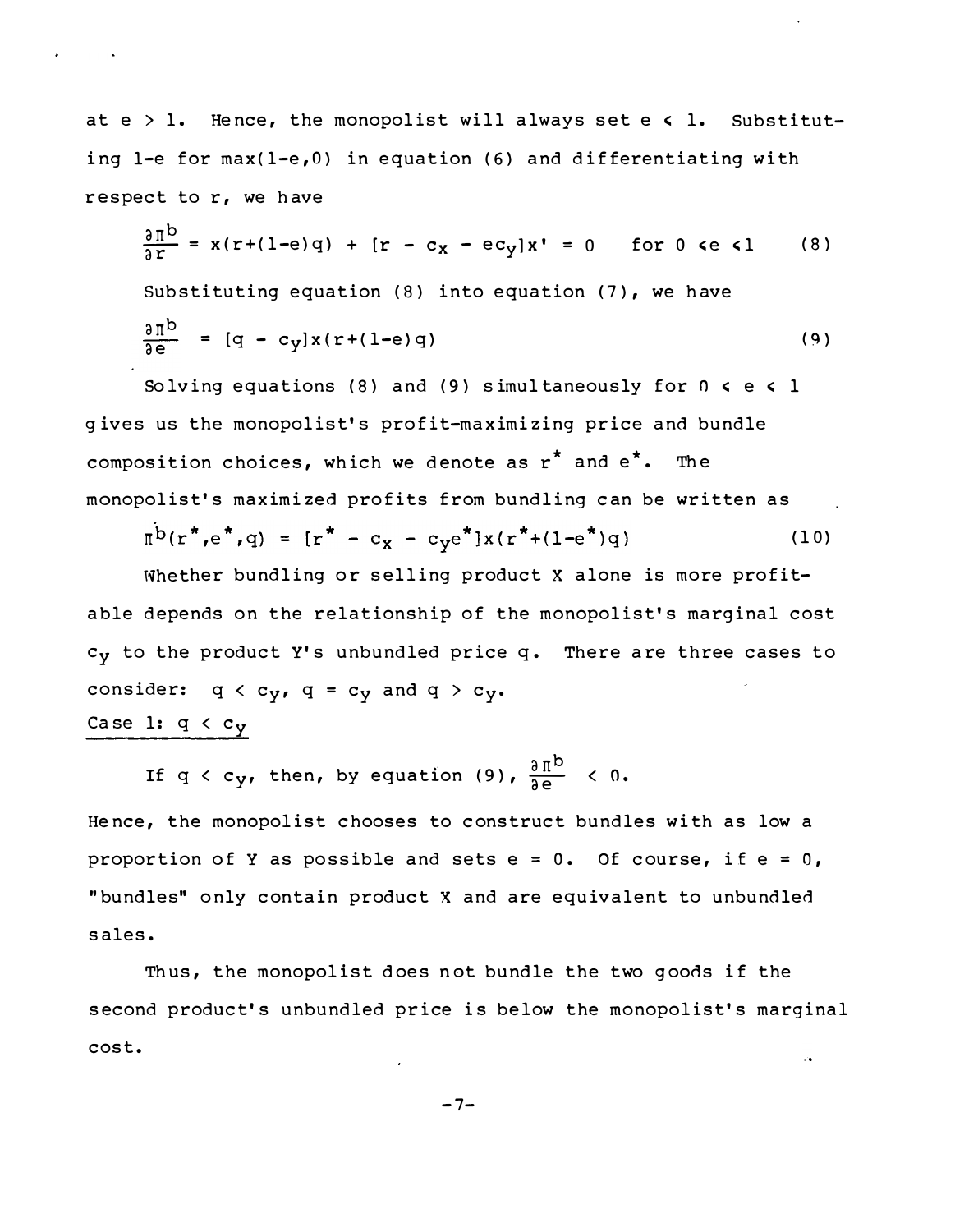Case 2:  $q = c_v$ 

If  $q = c_v$ , equation (7) holds with equality for all 0 < e < 1. Since profits do not depend on e when product Y is sold at its marginal cost, we can set e at any convenient value. Substituting  $e^* = 1$  into equation (9), we eliminate the unbundled price of the second good from the equation and we can write the maximized profits from bundling as  $\pi^b(r^*) = [r^* - c_x - c_y]x(r^*)$ .

Let  $t^* = r^* - c_v$ . Substituting for  $r^*$  in  $\P^{b}(r^*)$ , we have  $\Pi^{b}(r^{*}) = [t^{*} - c_{x}]x(t^{*}+c_{y}).$  But, as equation (3) states, p<sup>\*</sup> maximizes  $[p - c_x]x(p+q)$ . Hence, for  $q = c_y$ ,  $t^*$  only maximizes  $I^b$  if  $t^* = p^*$ . Thus, we must have  $r^* = p^* + c_y$ . This implies that  $\mathbb{I}^{\mathsf{t}}(\mathbf{r}^*) = \mathbb{I}^{\mathsf{u}}(\mathbf{p}^*, \mathbf{c}_{\mathsf{y}})$  for  $\mathsf{q} = \mathsf{c}_{\mathsf{y}}$ .  $(11)$ 

Thus, when the monopolist's marginal cost just equals the unbundled price of the second product, the monopolist earns the same profits bundling or selling the monopolized product alone. Therefore, when the unbundled market for product Y is competitive, or when the monopolist is a marginal supplier, bundling has no advantage over single-product sales.

<sup>&</sup>lt;sup>9</sup> We assume that although its costs are below the market price, the monopolist cannot capture the entire second market simply by undercutting the unbundled price. This may occur in several circumstances. For example, if the second market is monopolistically competitive, the typical firm wishes to increase its output but cannot do so because its pricecuts are matched by other firms. Brand loyalty or similar barriers may also prevent the firm from entering the market for unbundled units. (See Farrell (1982), Salop (1979) and Schmalensee (1978) for models in which entry is deterred when the market price is above the entrant's cost.)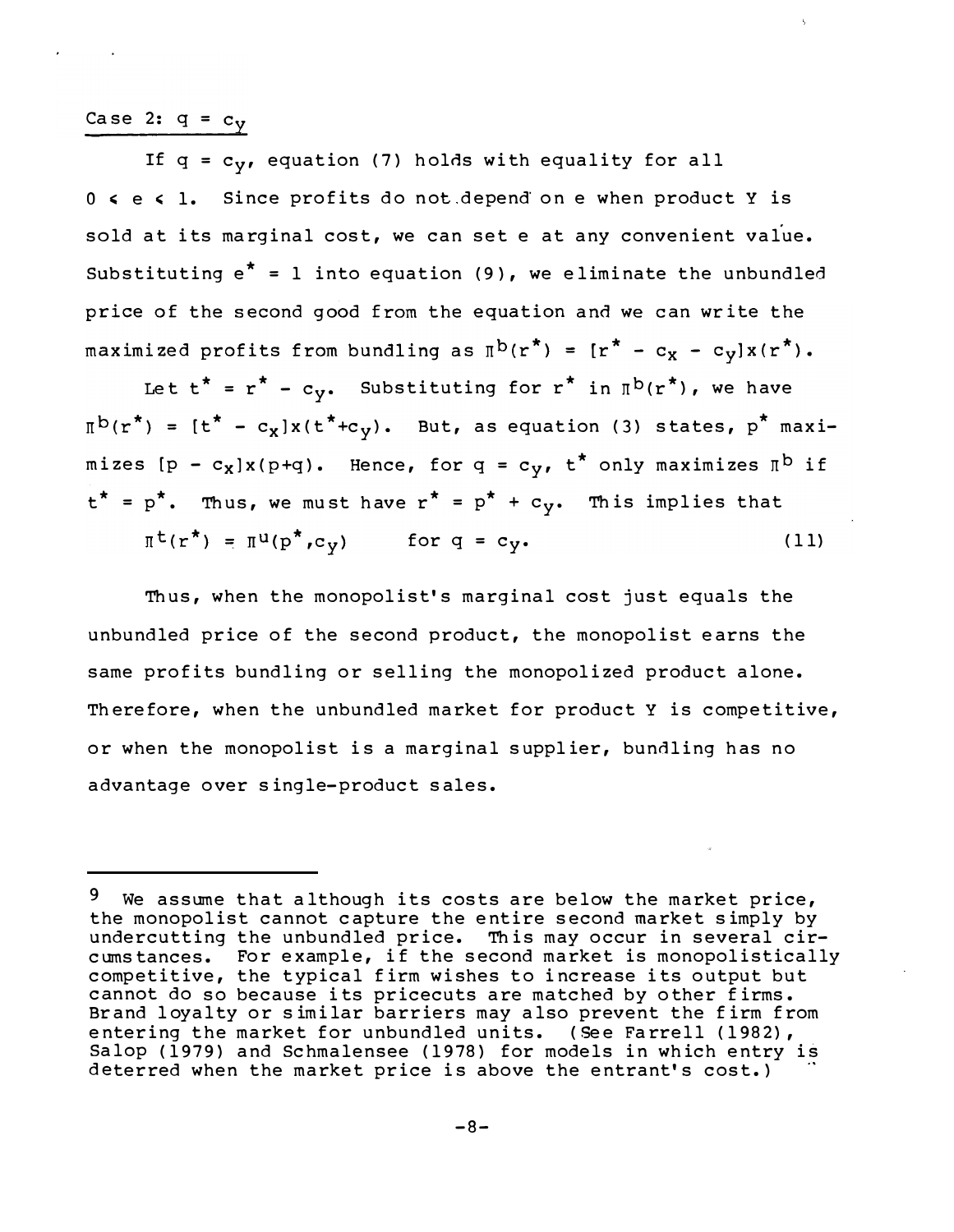# Case 3:  $q > c_y$ 9

By equation (9}, we see that profits are strictly increasing in the range  $0 \le e \le 1$  for  $q > c_y$ . Hence, the monopolist will include as high a proportion of Y as possible in the bundles and set  $e = 1$ . Substituting  $e = 1$  into the first order conditions given by equations (8) and (9), we see that if  $q > c_v$  the optimal price of  $r^*$  is independent of the unbundled price  $q$ .

From equation (4}, we see that the profit-maximizing price p for single-product sales is a function of the unbundled price of the second product or,  $p^* = p^*(q)$ . Partially differentiating  $\pi^u(p^*,q)$ , as given by equation (5), with respect to q, we have

$$
\frac{\partial \Pi^{U}}{\partial q} = [x + (p^{*} - c_{X})x']p^{*} + (p^{*} - c_{X})x'
$$
 (12)

The expression in brackets is the first order condition for single product sales, given by equation (4}, and thus is equal to 0 at  $p^* = p^*(q)$ . Since  $[p^* -c_x]x' < 0$ , we have  $\frac{\partial \Pi u}{\partial q} < 0$ . This implies that  $\pi^u(p+q)$  <  $\pi^u(p+c_y)$  for  $q > c_y$ . Thus, by equation (11), we have  $\pi^t(r^*) > \pi^u(p+q)$  for  $q > c_v$ .

He nce, if the second product's unbundled price exceeds the monopolist's marginal cost, bundling is more profitable than single-product sales.

When  $q > c_y$ , the monopolist's decision to bundle does more than merely transfer profits to the monopolist from other, equally efficient producers. It also results in a lower aggregate price,

$$
-9-
$$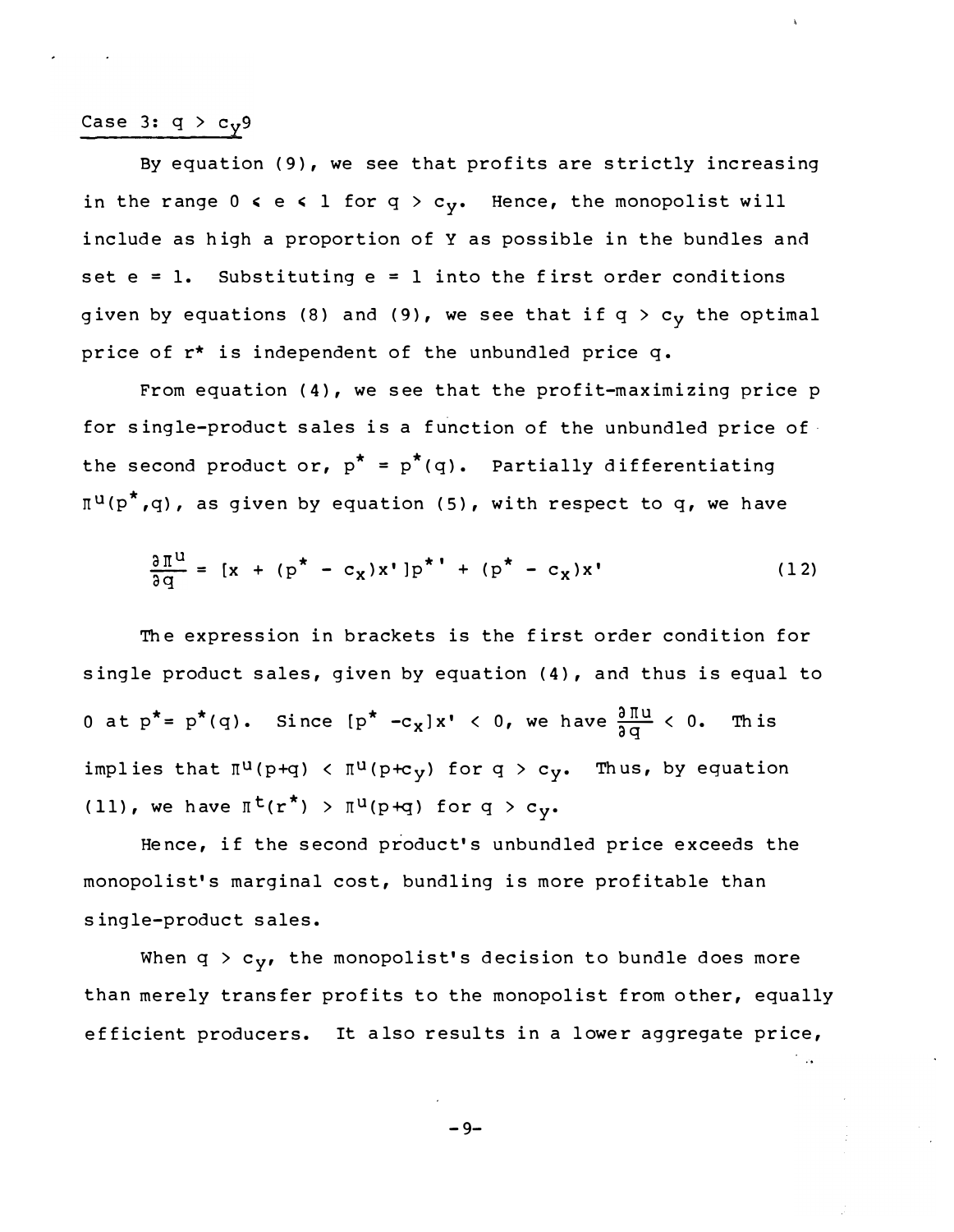higher output, and higher aggregate profits. We show this as follows.

 $p^* = p^*(q)$ , or  $\frac{dp^{*}}{dq} = \frac{-[x' + (p - c_{x})x'']}{[2x' + (p - c_{x})x'']}$ To tally d ifferentiating equation (5) gives us the slope of  $(13)$ 

 $\ddot{\phantom{a}}$ 

÷.,

 $\frac{\mathrm{d}\,\mathrm{p}^\star}{\mathrm{d}\,\mathrm{q}}$  $\frac{d(p^*(q)+q)}{dq}$ The denominator of equation (13), which equals  $\frac{32_{\rm{II}}}{{\mathfrak{d}} \, {\rm{p}}}$  is negative by concavity of the profit function. The numerator may be positive or negative but is smaller in absolute value than the denominator. Thus, we have -  $1 < \frac{12}{35} < 1$ . This tells us that the a ggregate price consumers pay increases as the price of the second good increases, or  $\frac{d(P+Q)+q}{dq} > 0$ . Hence, for  $q > c_{y}$ , we have  $p^*(q) + q > p^*(c_{v}) + c_{v}$ . We have previously shown that the bundled price equals the sum of the unbundled prices when the second good is available at marginal cost, or  $r^* = p^*(c_y) + c_y$ . Therefore, we have  $r^* \leq p^*(q) + q$  for  $q > c_{y}$ .

Th us, consumers pay less under bundling. Since consumers only consider the aggregate price in deciding how much of each product to purchase, lower prices under bundling mean that more of both products is demanded, or  $x(r^*) = y(r^*) > f(p^*(q)+q)$  for  $q > c_y$ .

Of course, at q >  $c_{y}$ , the monopolist has the incentive to undercut the market price by setting its price for unbundled units  $q_m$  below the market price ( $q_m < q$ ) in order to supply all or part of the unbundled market. If the monopolist can capture the entire

 $-10-$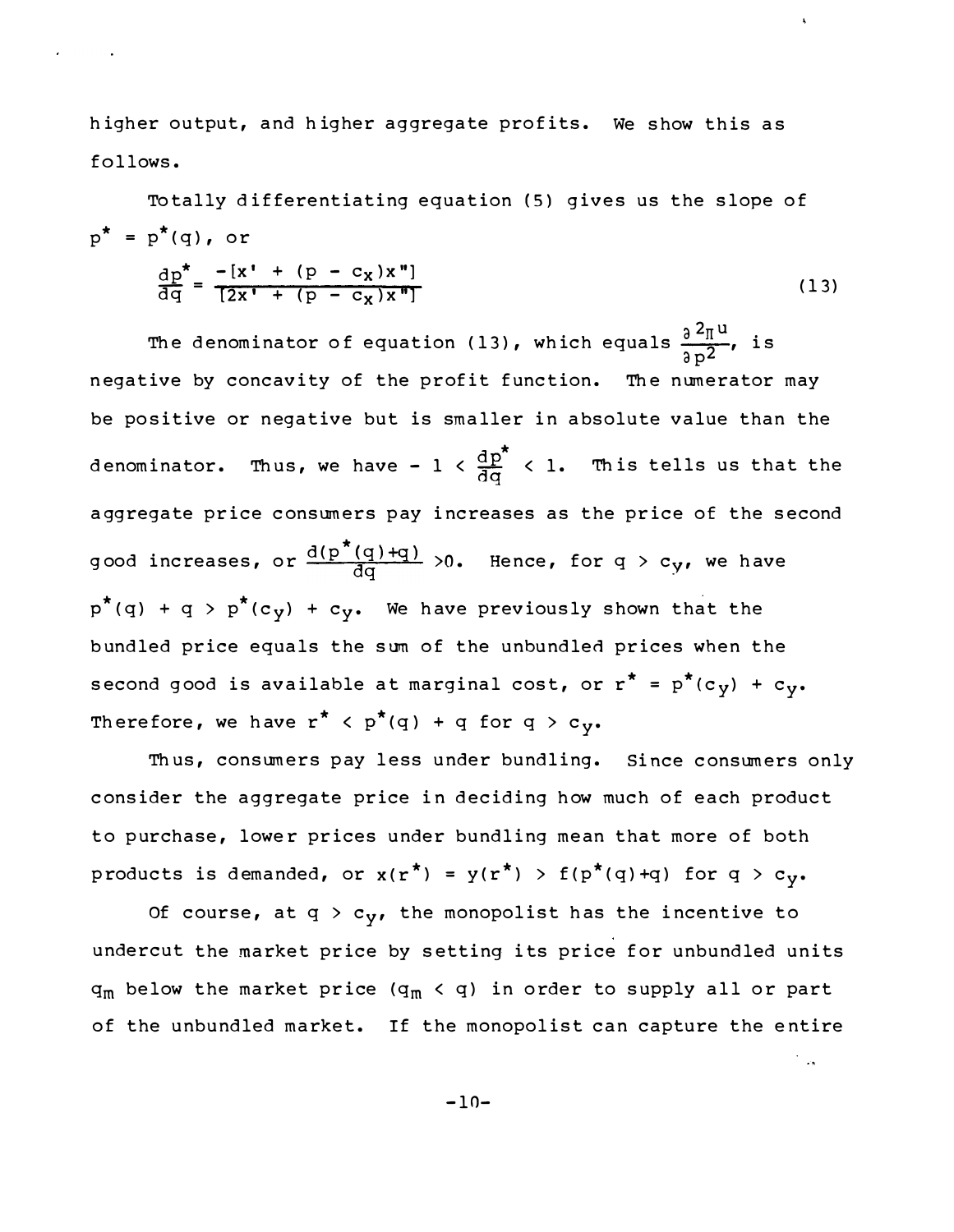second market with a price cut, the monopolist can duplicate the bundling price by setting  $p = r^* - q_m$  and thus earn  $b(r^*)$  on sales to consumers demanding the goods in fixed proportions. However, this result depends crucially on the monopolist's being the only source of the second product. With monopolistic competition or entry barriers, this may not be the case.

If consumers of the monopolized product may purchase the second product from another source, the monopolist does not take full account of the effect on the second product's profits when setting the price of the monopolized product. Under such circumstances, the monopolist has an incentive to set  $p > r^* - q$  for  $q > c_v$ . Hence, bundling results in higher monopoly profits and a lower aggregate price whenever the monopolist cannot capture the ent ire second market.

For fixed proportions demand, the incentive to bundle is fully analogous to the incentive to vertically integrate.  $10$  Both bundling and integration are methods of control enabling the monopolist of one product to capture profits otherwise earned by sellers of the second product. Each control enables the monopolist to control the implicit prices of both products and to earn a ll the profits generated by sales to consumers of the monopolized product. With the controls the monopolist maximizes total profits rather than profits from only one product or stage in the vertical

Blair and Kaserman (1978) have previously shown that tying and vertical integration are analogous for the variable proportions case. 10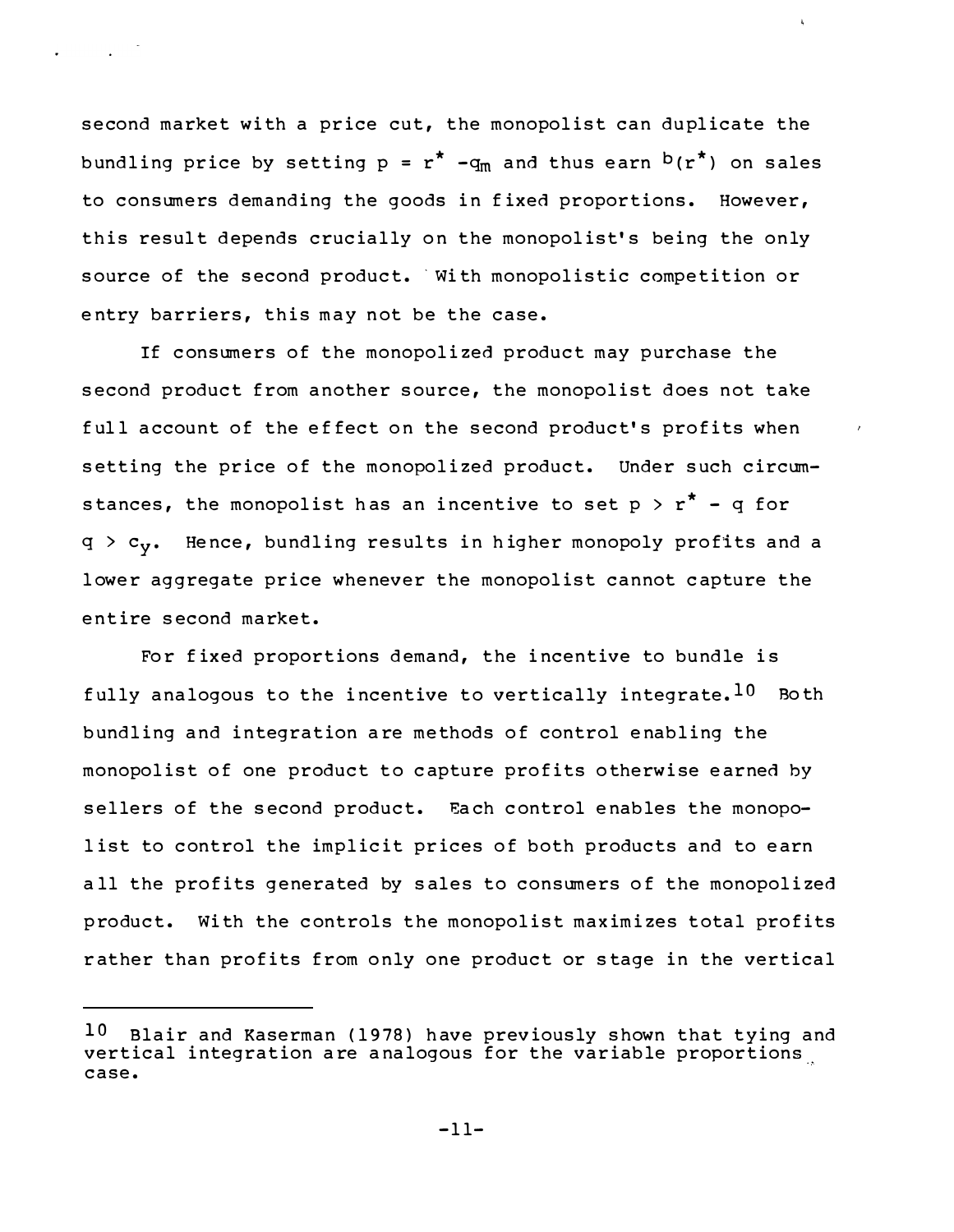chain. When the market price of the second product is above the monopolist's cost, bundling and vertical integration both result in the consumer's paying a lower aggregate price for goods used in f ixed proportions.

## III. Conclusion

We have shown that ties may be profitable when products are used in fixed proportions. In particular, if the unbundled price of the second product exceeds the monopolist's marginal cost, the monopolist earns greater profits from bundling than from singleproduct sales.

Bundling does not merely transfer profits from independent vendors of the second product to the monopolist. The monopolist only bundles when its cost of providing the tied product is below the market price. Since bundling lowers the total costs of providing both products to consumers, the monopolist wishes to sell more units. Hence, when the monopolist bundles, it sets a lower aggregate price for the two products. This leads to a higher output of each product and higher consumer welfare. Ag gregate profits (those of independent vendors plus those of monopolist) may also rise.

 $-12-$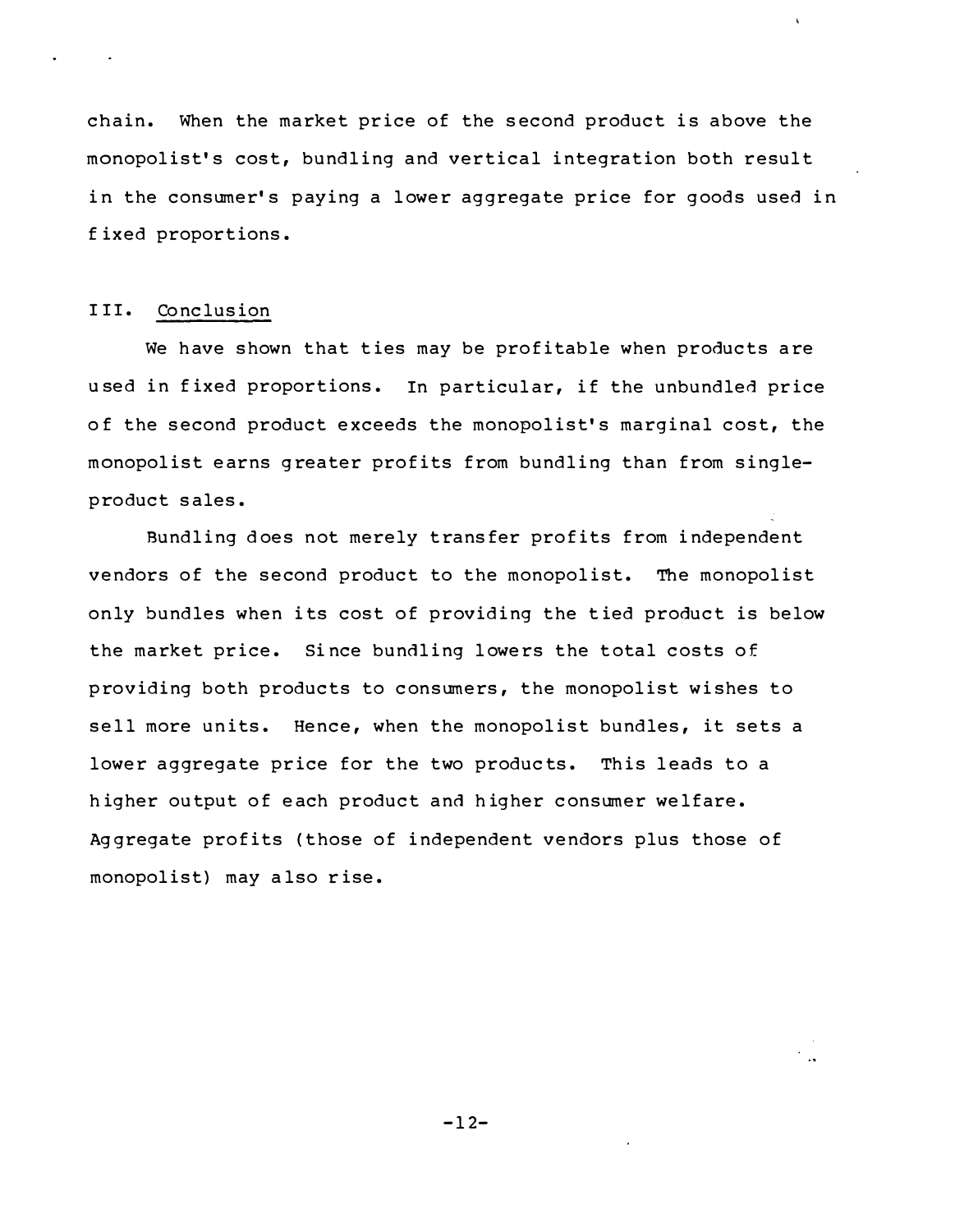Bundling products used in fixed proportions may thus generate efficiency benefits. Hence, such ties by firms with market power should not prevent "per se".  $11$  The efficiency gain from bundling results from there being a single monopoly markup, rather than two, when products are sold together.

 $11$  For products used in fixed proportions, firms can currently get around the prohibition in two ways. First, many products used in fixed proportions involve a physical tie, either through assembly (e.g., hammerheads and hammershanks) or through design (e. g. , nuts and bolts) . Se cond, the courts have sometimes viewed two products used in close association as a single product. (See Harris (1980) on this second issue).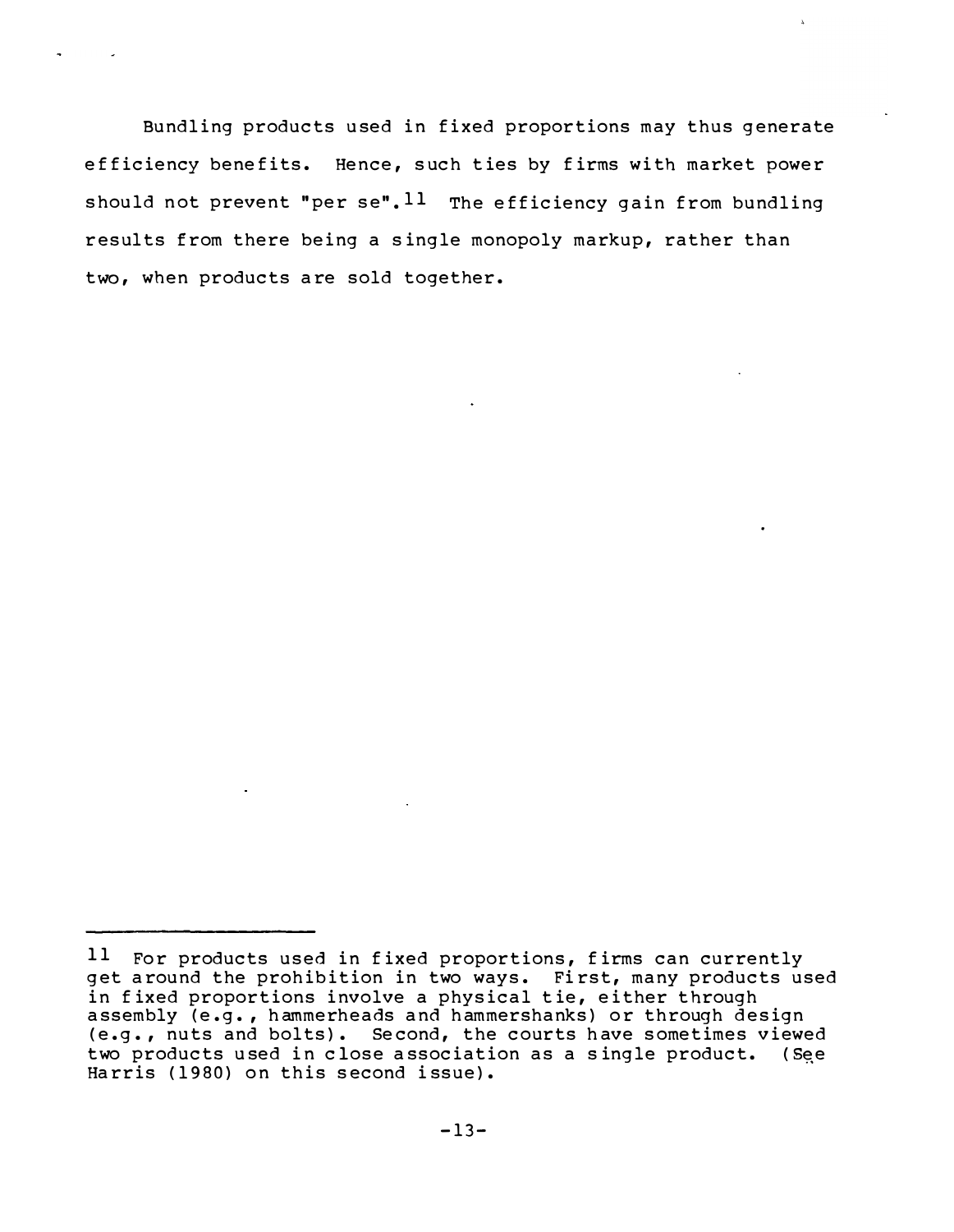#### **REFERENCES**

 $\pmb{\lambda}$ 

 $\sim$ 

- Adams, W. J. and Yellin, J. V. "Commodity Bundling and the Burden of Monopoly," 90 QJE (August 1976) pp. 475-498.
- Blair, R. D. and Kaserman, D. L. "Vertical Integration, Tying, and Antitrust Policy," 68 AER (June 1978) pp. 397-402.
- Bork, R. "Tying Arrangements and Reciprocal Dealing," The Antitrust Paradox, Ch. 19. New York: Basic Books, Inc.  $(1978)$  pp. 365-81.
- Bowman, W. S. "Tying Arrangements and the Leverage Problem," 67 Yale L.R. (1957) pp. 19-36.
- Burstein, M. "The Economics of Tie-in Sales," 42 REStat (February 1960) pp. 68-73.
- Farrell, J., "Introductory Offers and Entry with Rational (but uninformed) Buyers", Unpublished manuscript, (March 1982).
- Gelman, J. R. "Using Ties for Foreclosure, Leverage, and Profit," Unpublished manuscript, (January 20, 1983).
- Harris, C. L. "The Single Product Issue in Recent Tying Litigation," 82 Arizona State L.J. (1980) pp. 871-907.
- Machlup, F. and Tauber, M. "Bilateral Monopoly, Successive Monopoly and Vertical Integration," 27 Economica (May 1960) pp. 101-19.
- Paroush, J. and Peles, Y. C. "A Combined Monopoly and Optimal Packaging", 15 European Economic Review, (March 1981) pp. 373-83.
- Posner, R. A. Antitrust Law: An Economic Perspective, Chicago: University of Chicago Press (1976).
- Salop, S. "Strategic Entry Deterrence," 69 AER (May 1979), pp. 335-338.
- Schmalensee, R. "Commodity Bundling by Single-Product Monopolies," JLE 25 (April 1982) pp. 67-72.

"Entry Deterrence in the Ready-to-Eat Cereal Industry," 9 Bell Journal (Autumn 1978), pp. 305-327.